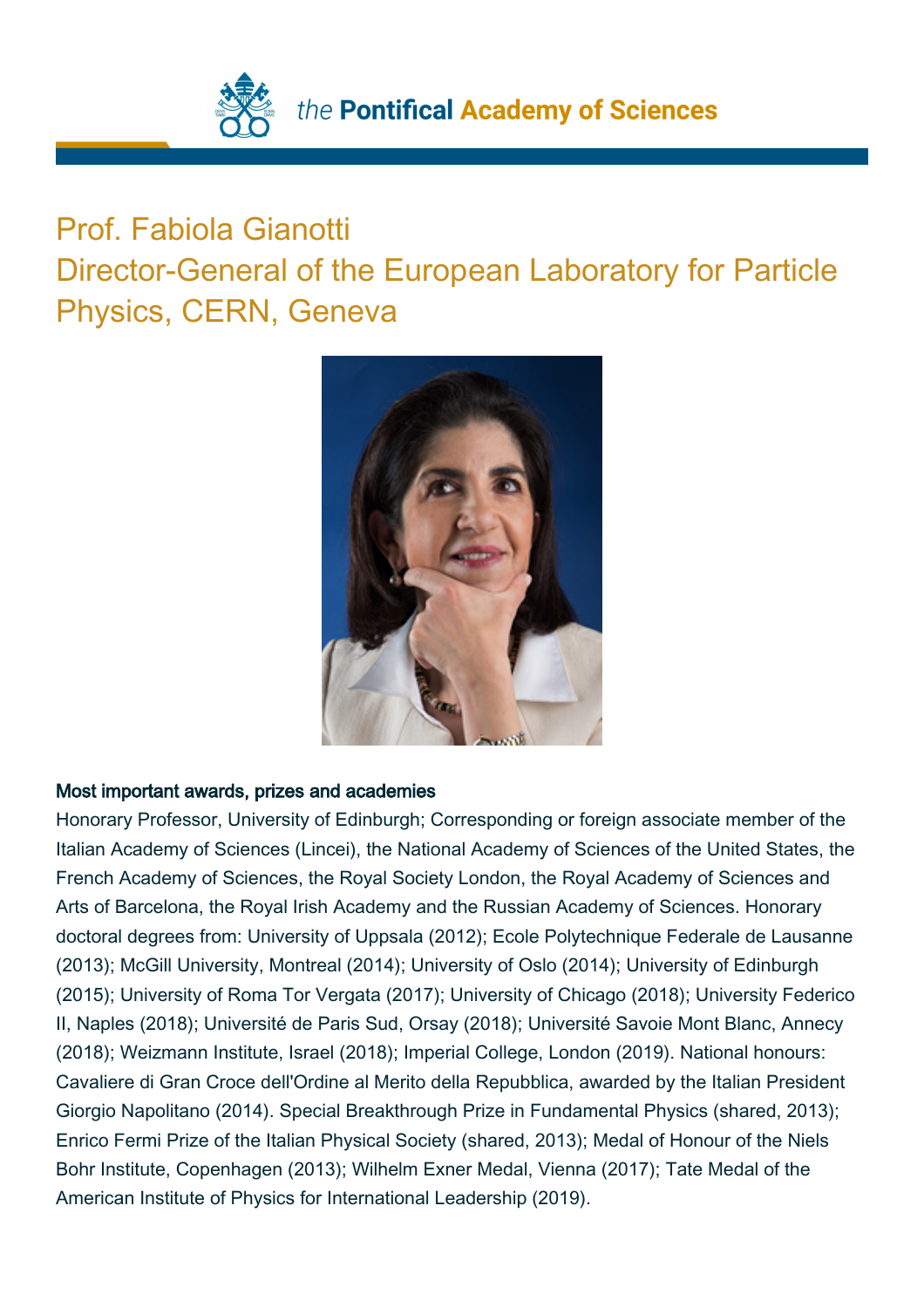### Summary of scientific research

Fabiola Gianotti is a particle physicist working at high-energy accelerators. In her scientific career, she has made significant contributions to several experiments at CERN, including UA2 at the proton-antiproton collider (SpbarpS), ALEPH at the Large Electron-Positron collider (LEP) and ATLAS at the Large Hadron Collider (LHC). She worked on several aspects of these experiments, including detector R&D and construction, software development and data analysis.

Her PhD thesis, on the search for new particles predicted by supersymmetric theories with the UA2 experiment, developed new detection techniques and reported the most stringent limits at the time on the masses of some supersymmetric particles. She continued her work on Supersymmetry in the ALEPH experiment at LEP where she focused on the search for neutralinos, which are among the best candidates for dark matter particles.

She was involved in ATLAS since the beginning of the project, in the early '90s, and she played an important role in all phases of the experiment, from detector R&D to detector design, preparation for data taking and analysis, coordination of the physics activities and project leader ("Spokesperson").

In the early '90s, she was involved in the pioneering work of developing a novel-geometry liquidargon electromagnetic calorimeter for ATLAS, which later played a crucial role in the observation of the Higgs boson in 2011-2012.

From March 2009 to February 2013 she held the elected position of ATLAS Spokesperson, being responsible for all scientific, technical, organisational, and resource aspects of the experiment. Her work consisted of defining the overall scientific strategy and priorities, supervising the day-to-day work, ensuring the quality of the physics results, and addressing in a timely way a large number of scientific, technical, financial, administrative and human issues. In 2011-2012, the two generalpurpose LHC experiments, ATLAS and CMS, gathered increasing evidence of the existence of the Higgs boson, and on 4 July 2012 she presented the ATLAS results in a seminar at CERN which marked the discovery of this very special particle.

In November 2014 she was appointed CERN Director-General with term of office starting on 1 January 2016. In November 2019 she was appointed for a second term of office starting on 1 January 2021. This is the first time in the history of CERN that a Director-General is re-appointed for a full second term. As Director-Generaf she has the responsibility of defining and implementing the scientific and other objectives of the Organization, in accordance with the strategy set by the CERN Council. Her work covers the supervision of the current scientific programme and all the activities needed for the operation of a complex Laboratory; the preparation for CERN's scientific future; the optimum use of CERN's financial and human resources; personnel matters; and the relations with the Member States and other countries, with the European Commission and with other international research institutions and organisations. She also represents the Organization before governments.

#### Main publications

She is (co-)author of more than 550 publications in peer-reviewed journals. Referee work: